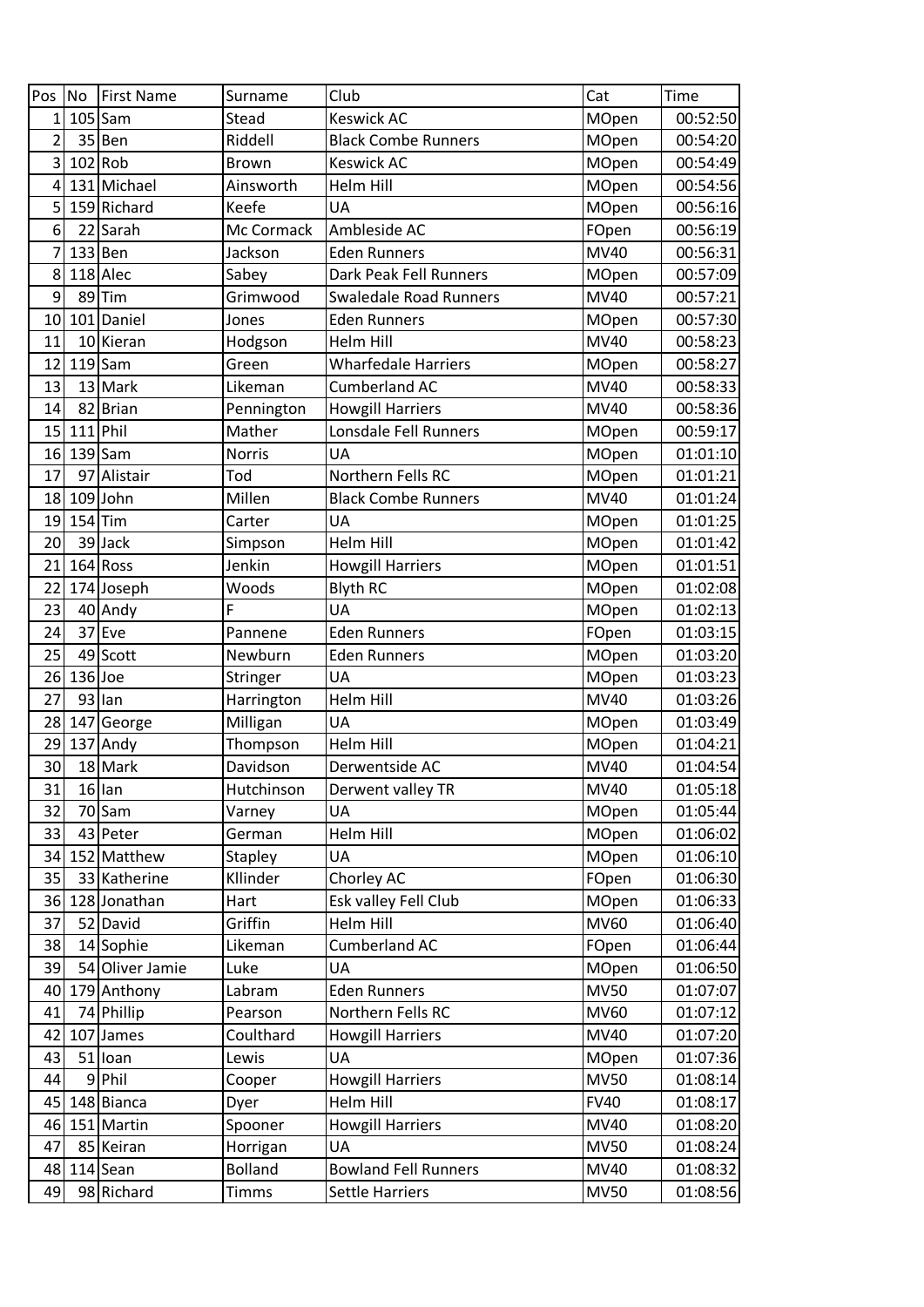| 50       |           | 158 Hamish             | Carter                | UA                                          | MOpen                      | 01:09:02             |
|----------|-----------|------------------------|-----------------------|---------------------------------------------|----------------------------|----------------------|
| 51       |           | 36 David               | <b>Banks</b>          | Kendal AC                                   | <b>MV50</b>                | 01:09:05             |
| 52       |           | 12 Phillip             | Roberts               | Lonley goat RC                              | MV40                       | 01:09:07             |
| 53       |           | $124$ Sean             | Robinson              | <b>Howgill Harriers</b>                     | <b>MV40</b>                | 01:09:14             |
| 54       |           | 112 Roland             | Kelly                 | UA                                          | <b>MV50</b>                | 01:09:38             |
| 55       |           | 47 Graham              | <b>Bradshaw</b>       | <b>Hunwick harriers</b>                     | MV60                       | 01:09:40             |
| 56       |           | 80 Heidi               | Dent                  | <b>Howgill Harriers</b>                     | FOpen                      | 01:09:44             |
| 57       |           | 15 David               | White                 | <b>Helm Hill</b>                            | MV40                       | 01:09:48             |
| 58       |           | 134 Norman             | Hayhurst              | <b>UA</b>                                   | <b>MV50</b>                | 01:10:04             |
| 59       |           | 27 Neil                | Weightman             | UA                                          | <b>MV50</b>                | 01:10:13             |
| 60       |           | 91 Howard              | Draup                 | <b>Helm Hill</b>                            | MOpen                      | 01:10:36             |
| 61       |           | 156 Robert             | Moffat                | UA                                          | MOpen                      | 01:10:44             |
| 62       |           | 28 Neil                | Sidaway               | <b>CFR</b>                                  | <b>MV50</b>                | 01:10:53             |
| 63       |           | 26 Shaun               | Addison               | <b>Helm Hill</b>                            | <b>MV60</b>                | 01:10:56             |
| 64       |           | 175 Joshua             | Lyndsay               | <b>Howgill Harriers</b>                     | <b>MOpen</b>               | 01:11:05             |
| 65       | $73$ Jo   |                        | Rycroft               | <b>Helm Hill</b>                            | FOpen                      | 01:11:13             |
| 66       |           | 75 Crispin             | Halsall               | <b>Bowland Fell Runners</b>                 | <b>MV50</b>                | 01:11:16             |
| 67       |           | 143 Richard            | Milligan              | Sheffield Uni                               | <b>MOpen</b>               | 01:11:31             |
| 68       |           | 53 Nicholas Henry      | <b>Brooks</b>         | UA                                          | <b>MV40</b>                | 01:11:44             |
| 69       |           | 170 Anthony            | Emmet                 | <b>Helm Hill</b>                            | <b>MV40</b>                | 01:11:54             |
| 70       |           | 86 John                | Thompson              | Newburgh Nomads                             | <b>MV50</b>                | 01:11:59             |
| 71       |           | 42 Paul                | Nickells              | <b>Eden Runners</b>                         | <b>MV50</b>                | 01:12:25             |
| 72       |           | 90 Steph               | Jones                 | Ambleside AC                                | <b>FV40</b>                | 01:12:27             |
| 73       |           | 110 Ellie              | Mather                | Lonsdale Fell Runners                       | FOpen                      | 01:12:29             |
| 74       |           | 24 James               | Morrison              | <b>Tiverton Harriers</b>                    | MV40                       | 01:12:34             |
| 75       |           | 162 Martin             | Pennington            | UA                                          | MOpen                      | 01:12:36             |
| 76       |           | 20 Stephen             | Moffat                | <b>Howgill Harriers</b>                     | <b>MV60</b>                | 01:12:52             |
| 77       |           | 178 Damian             | Kimmins               | <b>Keswick AC</b>                           | MV40                       | 01:13:01             |
| 78       | 160 Ben   |                        | Adams                 | UA                                          | MV40                       | 01:13:04             |
| 79       |           | 138 Dave               | <b>Baglee</b>         | <b>Eden Runners</b>                         | <b>MV50</b>                | 01:13:10             |
| 80       |           | $168$ Tom              | Matthews              | UA                                          | MOpen                      | 01:13:43             |
| 81       |           | 78 David               | Ralphs                | Kayleigh Fitness                            | <b>MV50</b>                | 01:13:49             |
| 82       |           | 71 Chris               | Curtis                | Northern Fells RC                           | <b>MV50</b>                | 01:13:51             |
| 83       |           | 6Graham                | Pearson               | Derwent valley TR                           | MV40                       | 01:13:51             |
| 84       | $150$ Tim |                        | Roe                   | Helm Hill                                   | <b>MV40</b>                | 01:14:07             |
| 85       |           | 95 Bridget             | Glaister              | Skelmersdale Boundary Harriers              | <b>FV40</b>                | 01:14:14             |
| 86       |           | 146 Charlotte          | Milligan              | Helm Hill                                   | FOpen                      | 01:14:22             |
| 87       |           | 69 Mark                | Milner                | <b>Darlington Harriers</b>                  | <b>MV40</b>                | 01:14:53             |
| 88       |           | $106$ Alex             | Heron                 | <b>Eden Runners</b>                         | <b>MV60</b>                | 01:15:05             |
| 89       |           | 163 Charley            | Oldrid                | UA                                          | <b>MOpen</b>               | 01:15:14             |
| 90       |           | 44 Hailey              | Fletcher              | Sedbergh School                             | FOpen                      | 01:15:18             |
| 91       |           | 72 Phil                | Blanshard             | UA                                          | <b>MV60</b>                | 01:15:26             |
| 92<br>93 |           | 84 Jenny<br>68 Mick    | Lee<br><b>Brankin</b> | Northern Fells RC<br>Trawden AC             | <b>FV40</b><br><b>MV40</b> | 01:15:37<br>01:15:41 |
|          |           |                        |                       |                                             |                            |                      |
| 94       |           | 64 Oonagh<br>$25$ Bill | Bathgate              | <b>Swaledale Road Runners</b>               | <b>FV50</b>                | 01:15:48             |
| 95       |           |                        | <b>Beckett</b>        | Chorley AC                                  | <b>MOpen</b>               | 01:15:50             |
| 96<br>97 |           | 21 Alan<br>145 David   | <b>Barr</b>           | <b>Howgill Harriers</b><br><b>Helm Hill</b> | <b>MV40</b>                | 01:15:58             |
| 98       |           | 66John                 | Appleyard<br>Tombs    | <b>Eden Runners</b>                         | <b>MV50</b><br>MV40        | 01:16:22<br>01:16:27 |
|          |           |                        |                       |                                             |                            |                      |
| 99       |           | 8 Steve                | Seddon                | Dallam RC                                   | <b>MV50</b>                | 01:16:29             |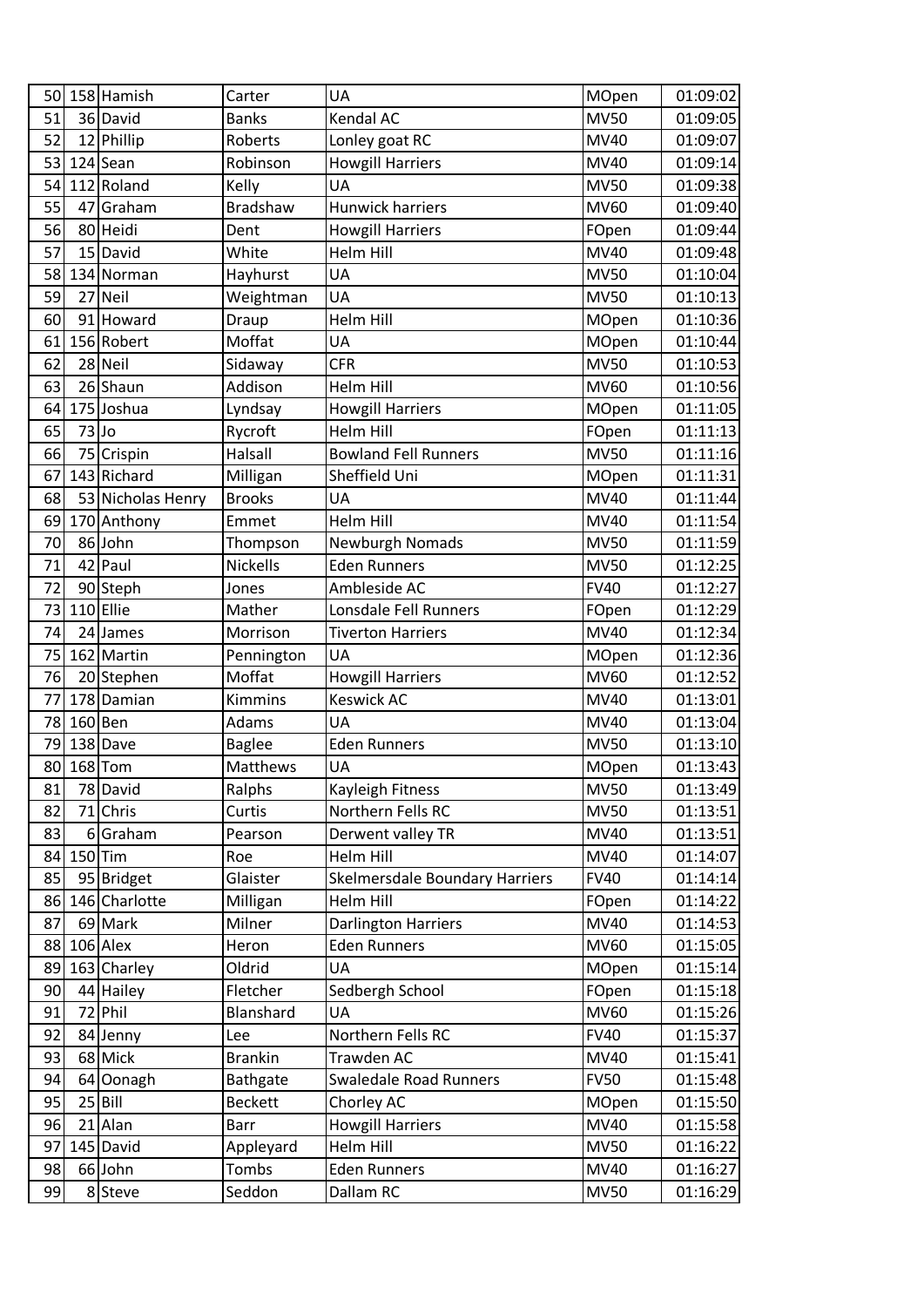| 100 <sup>1</sup> |           | 149 Susanne             | Enhard           | <b>Eden Runners</b>                   | <b>FV50</b>  | 01:16:35 |
|------------------|-----------|-------------------------|------------------|---------------------------------------|--------------|----------|
| 101              |           | 100 Lucy                | Jones            | <b>Eden Runners</b>                   | FOpen        | 01:16:54 |
| 102              |           | 67 Clare                | Clarke           | <b>Eden Runners</b>                   | FOpen        | 01:16:56 |
| 103              |           | 5John                   | Duff             | Northumberland FR                     | <b>MV50</b>  | 01:16:56 |
| 104              |           | 4Emma                   | Bain             | UA                                    | <b>FV50</b>  | 01:16:57 |
| 105              |           | 87 Gareth               | Cozens           | <b>Howgill Harriers</b>               | <b>MV50</b>  | 01:17:40 |
| 106              |           | 76 Gavin                | Smith            | South ribble OC                       | <b>MV60</b>  | 01:18:07 |
| 107              |           | 34 Mark                 | Ellithorn        | Chorley AC                            | <b>MV50</b>  | 01:18:11 |
| 108              |           | 63 David                | <b>Burton</b>    | <b>Keswick AC</b>                     | <b>MV50</b>  | 01:18:13 |
| 109              |           | 60Julie                 | Carter           | Keswick AC                            | <b>FV50</b>  | 01:18:43 |
| 110              | $125$ Jim |                         | Clapp            | <b>DFR</b>                            | MV60         | 01:19:02 |
| 111              |           | 142 Simon               | Milligan         | <b>Helm Hill</b>                      | <b>MV50</b>  | 01:19:25 |
| 112              |           | 122 Katie               | Milburn          | <b>Eden Runners</b>                   | FOpen        | 01:19:43 |
| 113              |           | 38 Mark                 | Pannene          | <b>Eden Runners</b>                   | <b>MV50</b>  | 01:19:50 |
| 114              |           | $117$ John              | Leech            | Dallam RC                             | <b>MV50</b>  | 01:19:54 |
| 115              |           | 96 Mark                 | Glaister         | <b>Skelmersdale Boundary Harriers</b> | <b>MV50</b>  | 01:19:54 |
| 116              |           | 57 David                | Lees             | UA                                    | MOpen        | 01:20:09 |
| 117              |           | 165 Martin              | Smillie          | <b>FRA</b>                            | MV60         | 01:20:21 |
| 118              |           | $141$ Gary              | Lane             | <b>Howgill Harriers</b>               | <b>MV50</b>  | 01:20:33 |
| 119              |           | 157 Paul                | <b>Hutchings</b> | Liverpool Harriers & AC               | <b>MV50</b>  | 01:20:52 |
| 120              |           | 155 High                | Carter           | UA                                    | MOpen        | 01:21:02 |
| 121              |           | $129$ John              | Orrell           | <b>Blackburn Harriers AC</b>          | <b>MV50</b>  | 01:21:06 |
| 122              |           | 81 Stuart               | <b>Backhouse</b> | <b>Keswick AC</b>                     | <b>MV50</b>  | 01:21:09 |
| 123              |           | 11 Julie                | Gardner          | Macclesfield Harriers and AC          | <b>FV50</b>  | 01:21:28 |
| 124              |           | 48 Paul                 | Davidson         | <b>Howgill Harriers</b>               | <b>MOpen</b> | 01:21:30 |
| 125              |           | 7 Owen Richard          | <b>Barnicott</b> | UA                                    | MOpen        | 01:21:30 |
| 126              |           | 79 Gary                 | Johnson          | UA                                    | MV40         | 01:21:38 |
| 127              |           | 132 Robin               | Haywood          | <b>Howgill Harriers</b>               | <b>MV50</b>  | 01:22:02 |
| 128              |           | $166$ Jane              | Verity           | <b>Howgill Harriers</b>               | <b>FV40</b>  | 01:22:07 |
| 129              |           | 103 Thomas              | Middleton        | <b>Eden Runners</b>                   | <b>MOpen</b> | 01:22:08 |
| 130              |           | 113 Grace               | Leedham          | Dallam RC                             | <b>FV50</b>  | 01:22:12 |
| 131              |           | 45 Sarah                | <b>Brennand</b>  | <b>Eden Runners</b>                   | FOpen        | 01:22:25 |
| 132              |           | 1 Christopher           | Ball             | UA                                    | MV60         | 01:22:35 |
| 133              |           | 31 Brian                | Horn             | Bowderdale                            | <b>MV60</b>  | 01:22:53 |
| 134              |           | 83 Richard              | Simpson          | Dallam RC                             | <b>MV60</b>  | 01:23:09 |
| 135              |           | $2$ Ken                 | Robinson         | <b>Wharfedale Harriers</b>            | <b>MV70</b>  | 01:23:30 |
| 136              |           | 127 Steve               | Jeffs            | Dallam RC                             | <b>MV50</b>  | 01:24:22 |
| 137              |           | 50 Alison               | Phillips         | <b>Eden Runners</b>                   | <b>FV50</b>  | 01:24:27 |
| 138              |           | 77 Mary                 | Ockenden         | <b>Bowland Fell Runners</b>           | <b>FV60</b>  | 01:24:31 |
| 139              |           | 173 Fliss               | Milner           | Dark Peak Fell Runners                | <b>FV50</b>  | 01:24:39 |
| 140              |           | 140 Allan               | Miller           | Kendal AC                             | MV60         | 01:25:08 |
|                  |           | 141 171 Jennifer Louise | Henry            | <b>Bentham Beagles</b>                | FOpen        | 01:25:53 |
| 142              |           | 94 Neil                 | Geuldire         | <b>Skelmersdale Boundary Harriers</b> | MV40         | 01:26:05 |
| 143              |           | 108 Michael             | Pittuck          | UA                                    | <b>MV60</b>  | 01:26:31 |
| 144              |           | 17 Jordan               | <b>Barak</b>     | Derwent valley TR                     | <b>MOpen</b> | 01:26:35 |
| 145              | 177       | Will                    | Thwaites         | <b>Howgill Harriers</b>               | <b>MOpen</b> | 01:26:45 |
| 146              |           | $61$ Jim                | Coldwell         | <b>Swaledale Road Runners</b>         | MV40         | 01:26:50 |
| 147              |           | 41 Vicky                | O'Neill          | UA                                    | FOpen        | 01:27:07 |
| 148              |           | 59 Claire               | <b>Stewart</b>   | <b>Swaledale Road Runners</b>         | <b>FV50</b>  | 01:27:23 |
| 149              |           | 29 Mark                 | Graham           | <b>CFR</b>                            | <b>MV60</b>  | 01:27:52 |